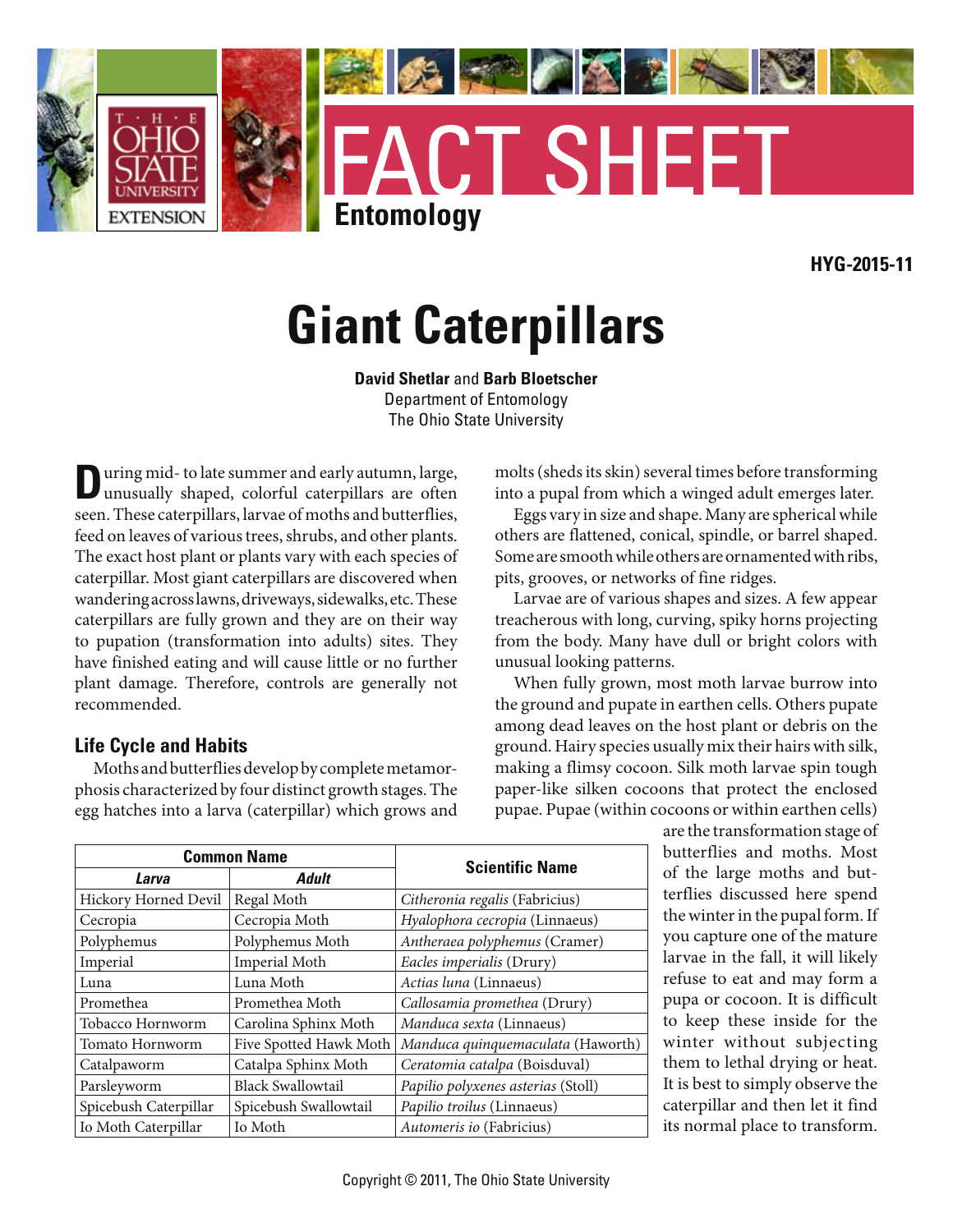# **Identification**

# *Hickory Horned Devil*

This caterpillar is the larva of the Regal Moth, also known as the Royal Walnut Moth. The larva has a scary, frightful appearance resembling a small dragon with up to five pairs of long, curving hornlike structures over the back of its thorax with the rest of the body covered



Hickory Horned Devil



with shorter spikes. The body color ranges from deep blue-green to tan with orange spikes tipped with black. Shorter spikes are black. Though very ferocious appearing, it is quite harmless to handle. They are enormous in size, being five to six inches long and nearly 3/4-inch in diameter. They feed for a period of 37 to 42 days on the leaves of hickory, walnut, butternut, pecan, ash, lilac, persimmon, sycamore, sumac and sweet gum. Larvae mature in late summer, wandering around searching for a place to burrow underground to pupate. Overwintering occurs in the pupal stage.

The moth has a wingspan of five to six inches and is seen in midsummer. It has a long body covered with soft, orange and yellow hair. The forewings are gray with orange veins and yellow spots. The hindwings are primarily orange with scattered yellow patches.

# *Cecropia Moth Larva*

This caterpillar is the larvae of the Cecropia moth, also known as the Robin moth. In the early stages, larvae are black and covered with short bristles. When mature, caterpillars are about four inches long and nearly 3/4-inch in diameter. Body color is green with a blue tinge and there are two pairs of orange, and up to eight pairs of yellow knob-like tubercles over the back with many smaller pale blue and yellowish-white tipped tubercles along the sides. It feeds on many trees and shrubs including wild cherry, plum, elderberry, maple,



Regal Moths Cecropia Moth Larva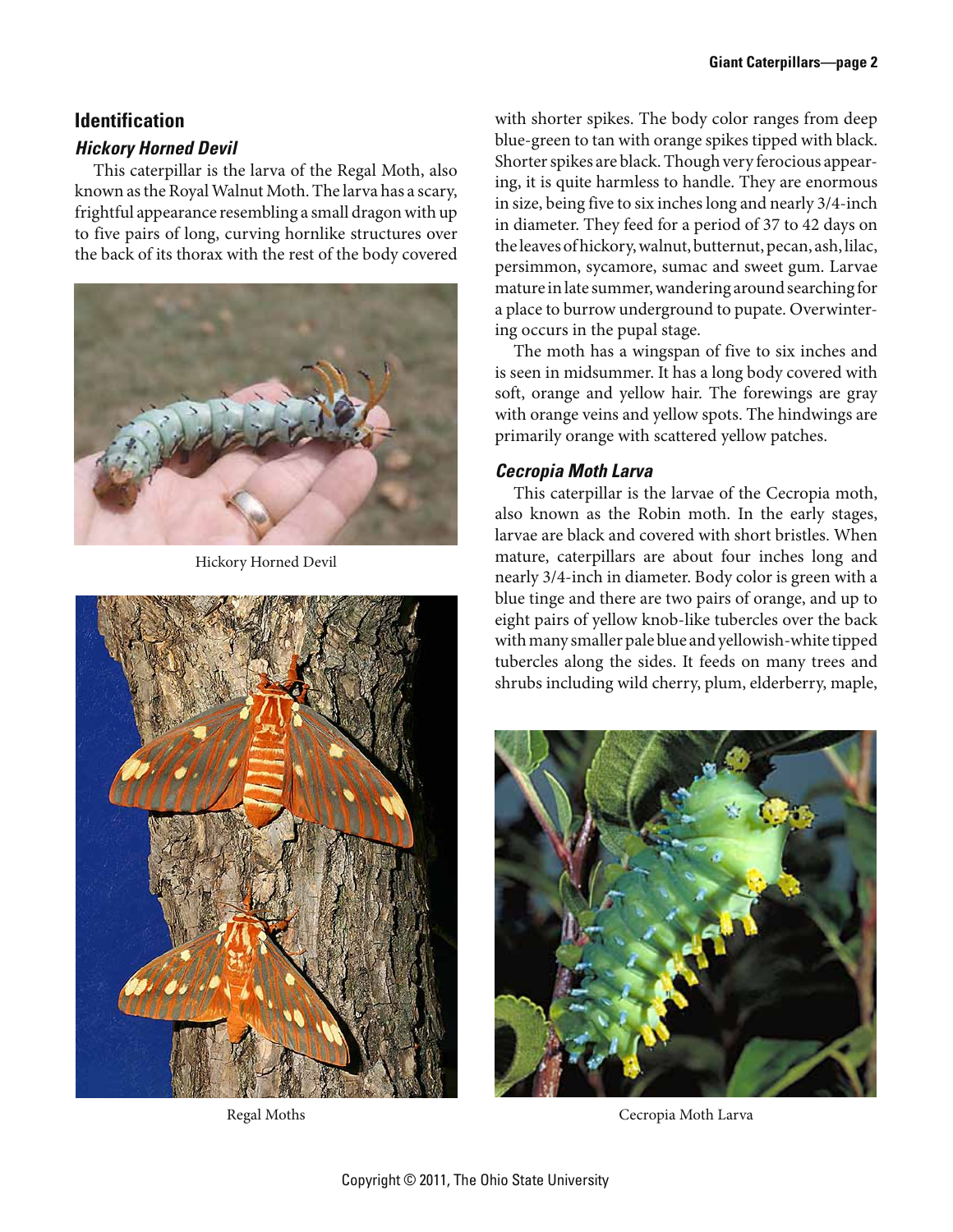

willow, boxelder, apple, birch, lilac, walnut, pecan, elm, beech, and poplar. Larva are easy to rear on any species of wild cherry.

The larval period is 35 to 60 days. In the late summer or early fall, the larva spins an overwintering cocoon attached to a twig on the plant where the larva fed. The adult moth has a wingspan in excess of six inches and emerges May to July. This most beautiful moth has black eyespots on the outer tips of the forewings and a crescent-shaped spot in the center of each wing. The overall wing color is dark red-brown sprinkled with gray and pink. The body is large and covered with long, rust-red hair.

#### *Polyphemus Moth Larva*

Larvae reach nearly four inches in length and appear "pushed together" from the ends, making it accordionshaped. Larvae are fat, pale green, and sparsely covered with hair which are not harmful if touched. They feed on many trees and shrubs including oak, hickory, elm,



Cecropia Male Polyphemus Moth

maple, birch, apple, boxelder, cherry, chestnut, willow, ash, grape, pine, and members of the rose family. The larval period is 48 to 50 days long. In late summer or early fall, the larva spins a rounded, tough, parchmentlike cocoon in the tree or shrub in which it has been feeding. It overwinters in this cocoon, and emerges the following spring or summer as a very beautiful adult moth.

A common giant silk moth, the male has a wingspan of nearly five inches and the antennae are large and feathery. The wing color is light brown with gray dusting on the forewing edges and vertical pink lines near the body. Each hindwing has a larger yellow eyespot in a field of dark blue to black. Small yellow eyespots occur in the center of the forewing.

#### *Imperial Moth Larvae*

Caterpillars are yellow-green (sometimes tan or dark brown) and are covered with short, stiff hairs of light blue-green. The lower body half is hunter green.



Polyphemus Moth Larva **Imperial Moth Larva** 

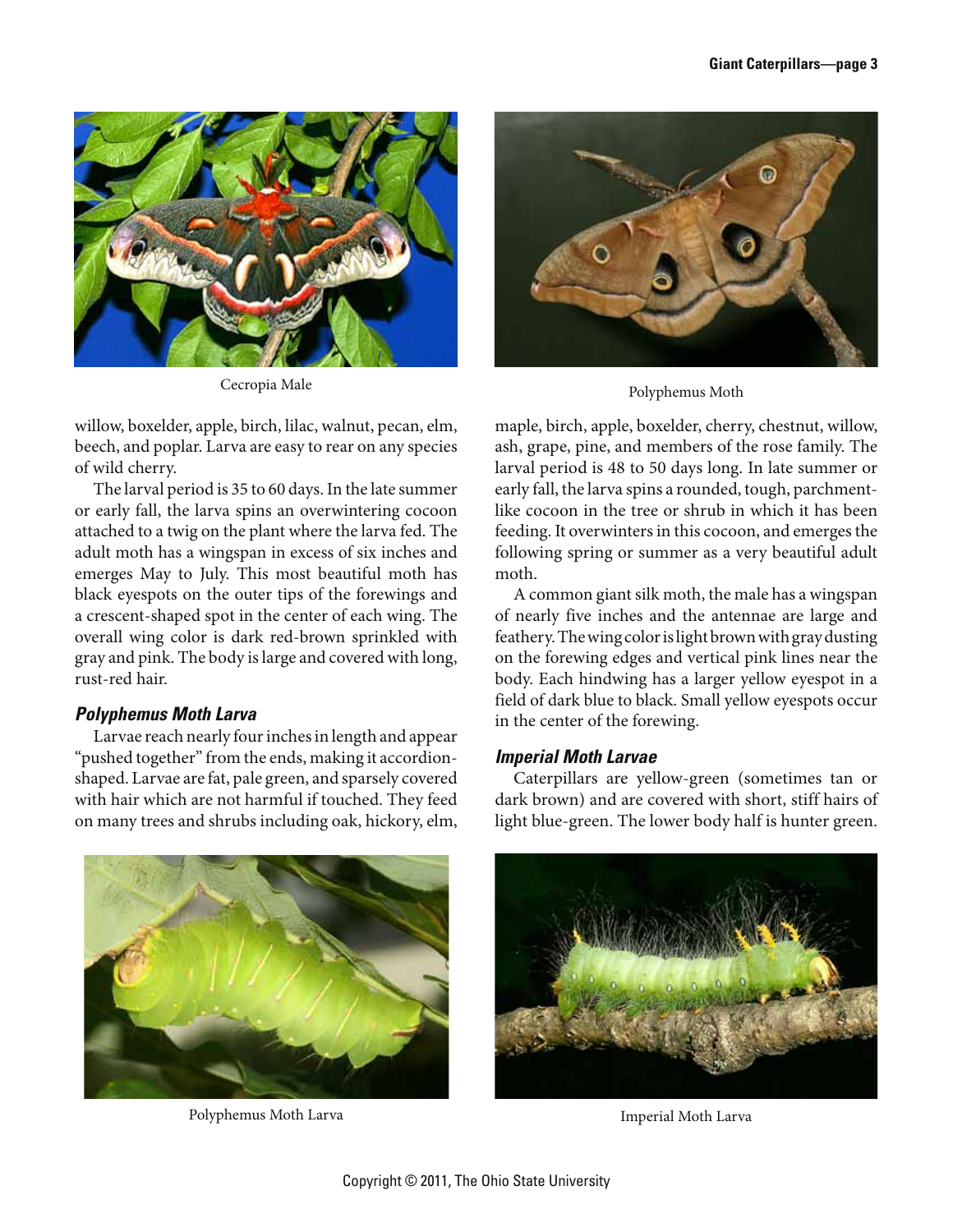The spiracles or breathing holes along the sides of the body are large, bright white and rimmed in aqua and black. There are four long, sharp, deep yellow spines just behind the head and shorter, sharp spines under the hair. The head is orange-yellow with a black inverted Y in the center. Larvae feed on many trees and shrubs including spruce, pine, oak, maple, sycamore, cherry, birch, alder, elm, sweet gum, sassafras, beech, cedar, and walnut. The larval stage lasts for about 42 days after which the larva burrows down into the ground to pupate and overwinter.

Adults often emerge in May or June. The female moth is bright yellow and speckled all over with red-brown freckles. Two small circles of red-brown are on each forewing and one on each hindwing. A wavy band, also of the same color, traverses the lower wing and two bands are on the forewings. In males, the forewings are almost covered with the red color except for a triangle at the tip and a small patch near the bottom.

#### *Luna Moth Larvae*

This caterpillar is the larva of the Luna Moth, also known as the Moon Moth. The larva is translucent pale green with a pale yellow line running along the lower side. It is nearly four inches long when mature.



Luna Moth Larva



Luna Moth

The larva feeds on many trees including alder, cherry, walnut, hickory, oak, sweet gum, birch, butternut, beech, willow, chestnut, pecan, hazelnut, and persimmon. The cocoon is usually spun on the ground among leaf litter so it is difficult to find in the winter.

The moth stage is one of our most spectacular in North America. The wings are a very pale green with maroon, pink, or yellow margins. Each wing has a transparent eyespot surrounded by a ring of maroon or black. The hindwings are drawn out into long, graceful sweeping tails. The wingspan is four to six inches.

#### *Promethea Moth Larvae*

This caterpillar is the larva of the Promethea Moth, also known as the Silk Moth. Larvae are smooth and pale green with a slight bluish cast. There are four prominent red-orange spikes near the head and one yellow spike near the rear. Four smaller black or blue spots are also present on each body segment. The head has two facial spots. Larvae feed on many plants including spicebush, cherry, sassafras, tuliptree, willow, poplar, sweetgum, ash, apple, pear, lilac, wild plum, birch, button bush, basswood, maple, and chokeberry. The larval period is 42 to 54 days. A compact cocoon in which the larva pupates and overwinters is wrapped inside a rolled up leaf attached to the host plant by a silken stalk.

In June or July, the adult moth emerges with a wingspan of three to four inches. The females are larger and more brightly colored than the male moths. The female is bright red to dark brown with a tan border on both wings. The male is dark brown to black with a tan border on both wings. Both have a spot in each forewing near the margin. This moth was once considered for development of the American silk industry.



Promethea Moth Larva

# *Tobacco Hornworm and Tomato Hornworm Larvae*

The tobacco hornworm, also known as the Carolina Sphinx Moth larva, has seven diagonal white stripes on each side of the body and a curved red horn at the rear. The tomato hornworm, also known as the Five Spotted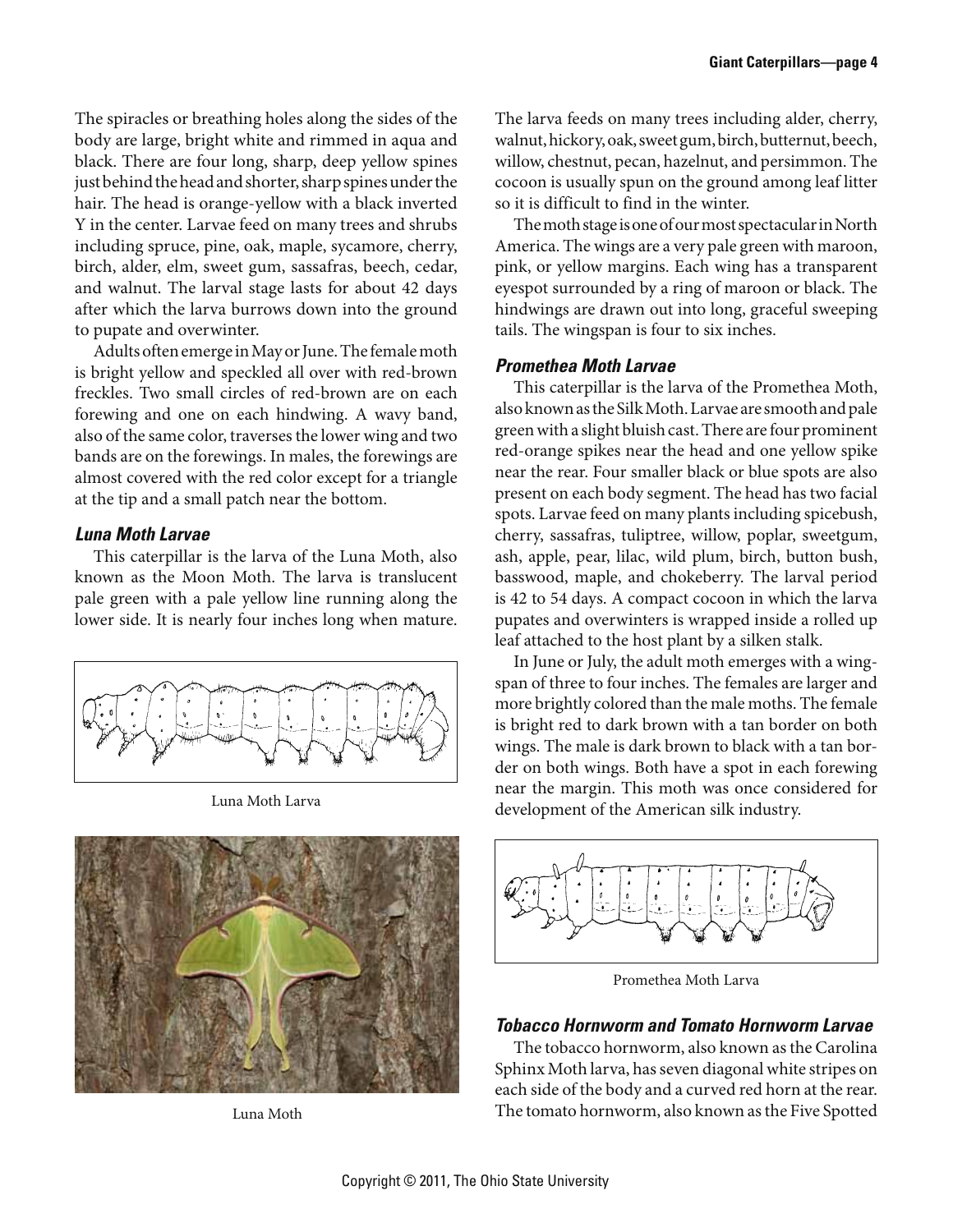

Hawk Moth larva, has eight curved white stripes on each side of the body and a straight black horn at the rear. Both caterpillars are green, occasionally with a brown or black tinge, and will reach a length of four inches. Food plants of both larvae include tobacco, tomato, eggplant, pepper, potato, and related weeds. The larval period ranges from 28 to 36 days, after which the larva burrows into the soil three to four inches deep to pupate and overwinter.

In May or June, the adult emerges. These sphinx moths are powerful fliers, and are sometimes called hawk moths or hummingbird moths because they hover while feeding on flowers. Moths are dark gray, sometimes mottled with black and light gray. Two zigzag, black lines extend across the hindwings with a black band near the border. There are five pairs of yellow spots on each side of the abdomen. The wingspan is four to five inches. A braconid wasp parasite is an important natural enemy. The white cocoons of this parasite are commonly seen attached to the larvae.

#### *Catalpaworm Larvae*

The catalpaworm, also known as the Catalpa Sphinx Moth larva, occurs in two color forms. It may be a velvety black to dark green with black stripes, or it may be yellow or tan with irregular black stripes on the sides. There is a black horn at the rear. The larvae feed on catalpa tree leaves and are capable of completely defoliating a tree. There are usually two generations a year. Fully grown larvae reach a length of three inches before burrowing into the ground to pupate. Larvae are often attacked by a parasitic wasp, and few of them survive to become pupae and moths.



Tobacco Hornworm Catalpaworm Larva

Adult moths emerge shortly after the catalpa trees have come into full leaf. Adult are light brown to tan with a wingspan of about 3½ inches. They fly primarily at night and are seldom seen.

# *Black Swallowtail Butterfly Larvae*

Larvae are sometimes called parsleyworm, celeryworm, carrotworm, or American Swallowtail Butterfly larvae. Caterpillars are pale to yellowish green with irregular black cross bands that partially surround yellowish to orange spots. They feed on parsley, parsnip, celery, carrot, dill, caraway, Queen Anne's lace, and many other related plants. They are sometimes a pest of gardens and field crops. There are two or more broods a year. Larvae pupate on the host plant or on nearby structures, and may overwinter in this stage.

Adult butterflies are black with the wings marked by two rows of yellow spots along the outer margins. On the hindwings there are blue spots between these two rows of yellow spots and a yellow spot tinged with orange in the inner margin of the wings. The wing span is about three inches.



Parsleyworm